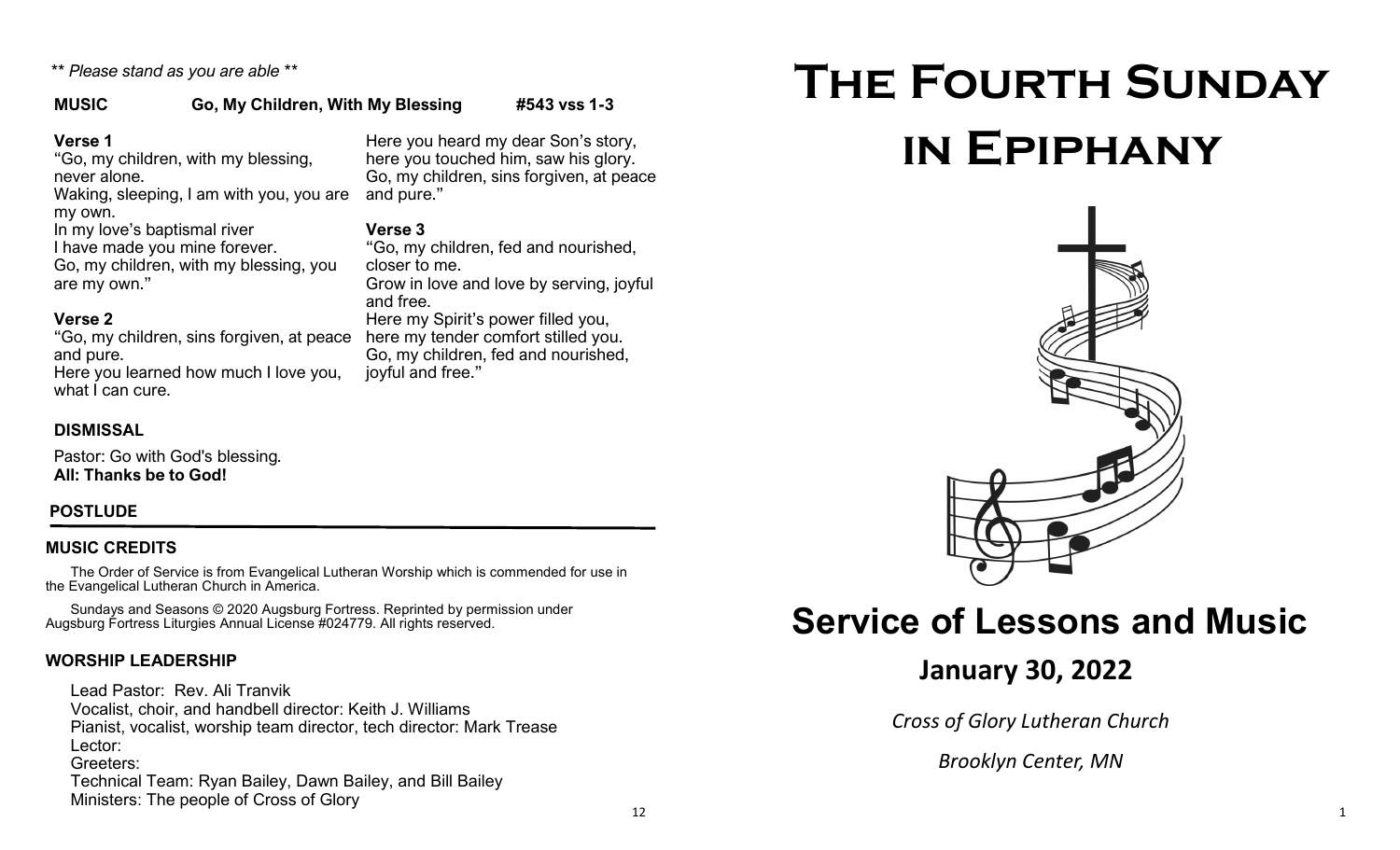### **PRELUDE**

### **WELCOME**

### **CONFESSION + FORGIVENESS**

Pastor: Blessed be the holy Trinity,  $+$  one God, who creates us, redeems us, and calls us by name. **All: Amen.**

Let us confess our sin in the presence of God and of one another.

*(Silence is kept for reflection)*

### Most merciful God,

**we confess that we have sinned against you and your beloved children. We have turned our faces away from your glory when it did not appear as we expected. We have rejected your word when it made us confront ourselves. We have failed to show hospitality to those you called us to welcome. Accept our repentance for the things we have done and the things we have left undone. For the sake of Jesus Christ, have mercy on us. Forgive us and lead us, that we may bathe in the glory of your Son born among us, and reflect your love for all creation. Amen.**

Rejoice in this good news:

In  $+$  Christ Jesus, your sins are forgiven. You are descendants of the Most High, adopted into the household of Christ, and inheritors of eternal life. Live as freed and forgiven children of God. **Amen.**

*\*\* Please stand as you are able \*\**

Kindness to the greatest and the least Turn my strivings into works of grace Breath of God show Christ in all I do

### **Verse 3**

Holy Spirit from creation's birth Giving life to all that God has made

Gentleness that sows the path of peace Cause Your church to hunger for Your Show Your power once again on earth ways

> Let the fragrance of our pray'rs arise Lead us on the road of sacrifice That in unity the face of Christ May be clear for all the world to see

**PRAYERS OF THE PEOPLE** *(sung, from Holden Evening Prayer)*

### **All: God of mercy, hold us in love (Refrain) Leader:** In peace, in peace, we pray to you. *Refrain* For peace and salvation, we pray to you. *Refrain* For peace between nations, for peace between peoples. *Refrain*

For us who are gathered to worship and praise you. *Refrain* For all of your servants who live out your gospel. *Refrain* For all those who govern, that justice might guide them. *Refrain* For all those who labor in service to others. *Refrain* Grant weather that nourishes all of creation. *Refrain* Keep watch on our loved ones and keep us from danger. *Refrain* For all the beloved who rest in your mercy. *Refrain* Help us, comfort us, all of our days.

### **All: Keep us, hold us, Gracious God.**

**THE LORD'S PRAYER THE LORD'S PRAYER** 

### **ANNOUNCEMENTS**

### **BLESSING**

God, who leads you in pathways of righteousness, who rejoices over you, and who calls you by name, ☩ bless your going out and your coming in, today and forever.

**Amen.**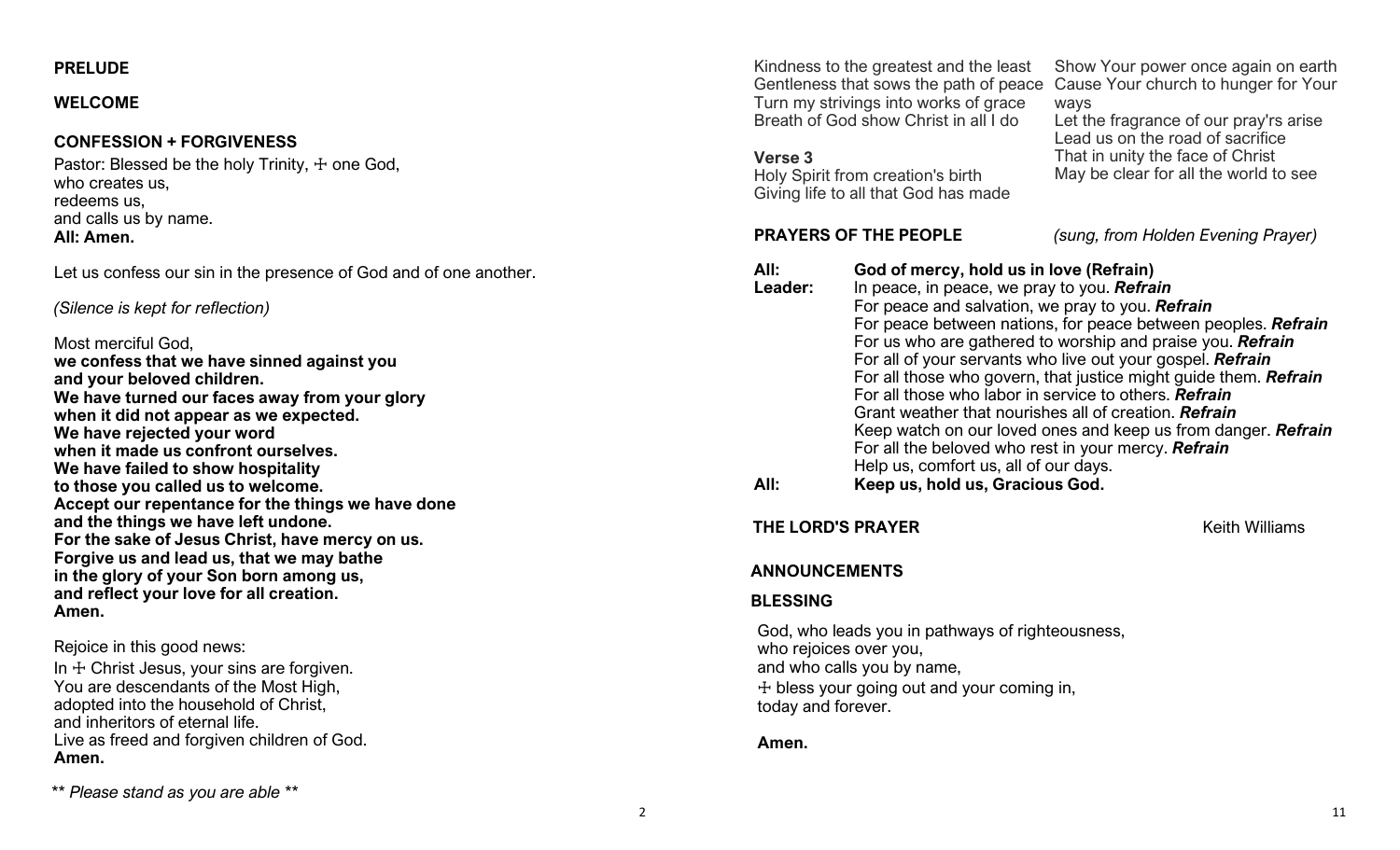Jesus is fairer, Jesus is purer,

4 Beautiful Savior,

Lord of the nations,

Glory and honor, praise, adoration,

**MUSIC Beautiful Savior #838 vss 1, 2, 4** 

he makes our sorrowing spirit sing.

Son of God and Son of Man!

now and forevermore be thine!

1 Beautiful Savior, King of creation, Son of God and Son of Man! Truly I'd love thee, truly I'd serve thee, light of my soul, my joy, my crown.

2 Fair are the meadows, fair are the woodlands, robed in flow'rs of blooming spring;

### **SHARING OF THE PEACE**

*The peace of Christ be with you always.*  **And always with you.**

*Let's share a sign of God's peace with one another.* 

*If you're worshipping in-person, you're invited to stand up, remain in your pews, and turn to neighbors near you, offering a physically distant sign of peace: a wave, nod or bow, peace sign, or crossing arms over the chest as a symbol of an embrace. If you're worshipping on Zoom, you're invited to turn on your video and wave or give a peace sign to others.*

*\*\* Please be seated \*\**

### **BLESSING OF THE OFFERING**

*Offering plates will not be passed around at this time. Please drop off offering before or after the services in the plates located just outside the sanctuary. If you're worshipping with us virtually, we invite you to make an offering by sending a check to the church or by visiting our secure online giving page at [www.crossofglory.us.](http://www.crossofglory.us/) Thank you for your generosity!*

**MUSIC Holy Spirit (Getty/Townend)** 

### **Verse 1**

Holy Spirit living Breath of God Breathe new life into my willing soul Let the presence of the risen Lord Come renew my heart and make me whole

Cause Your word to come alive in me Give me faith for what I cannot see

Give me passion for Your purity Holy Spirit breathe new life in me

### **Verse 2**

Holy Spirit come abide within May Your joy be seen in all I do Love enough to cover ev'ry sin In each thought and deed and attitude

### **Verse 1**

Come all you weary Come all you thirsty Come to the well that never runs dry Drink of the water Come and thirst no more

### **Verse 2**

Come all you sinners Come find His mercy Come to the table He will satisfy Taste of His goodness Find what you're looking for

### **Chorus 1**

For God so loved the world that He gave us

His one and only Son to save us Whoever believes in Him will live forever

### **Verse 3**

Bring all your failures Bring your addictions Come lay them down at the foot of the cross Jesus is waiting there With open arms

*\*\* Please be seated. \*\**

### **LESSON Jeremiah 1:4-10**

Now the word of the LORD came to me saying, 'Before I formed you in the womb I knew you, and before you were born I consecrated you; I appointed you a prophet to the nations.' Then I said, 'Ah, Lord GOD! Truly I do not know how to speak, for I am only a boy.' But the LORD said to me, 'Do not say, "I am only a boy"; for you shall go to all to whom I send you, and you shall speak whatever I command you.

### **MUSIC God So Loved**

### **Chorus 2**

For God so loved the world that He gave us

His one and only Son to save us Whoever believes in Him will live forever The power of hell forever defeated Now it is well I'm walking in freedom For God so loved God so loved the world Bridge Praise God praise God From whom all blessings flow Praise Him praise Him For the wonders of His love

### **Chorus 3**

For God so loved the world that He gave us His one and only Son to save

### **Verse 4**

Bring all your failures Bring your addictions Come lay them down at the foot of the cross Jesus is waiting God so loved the world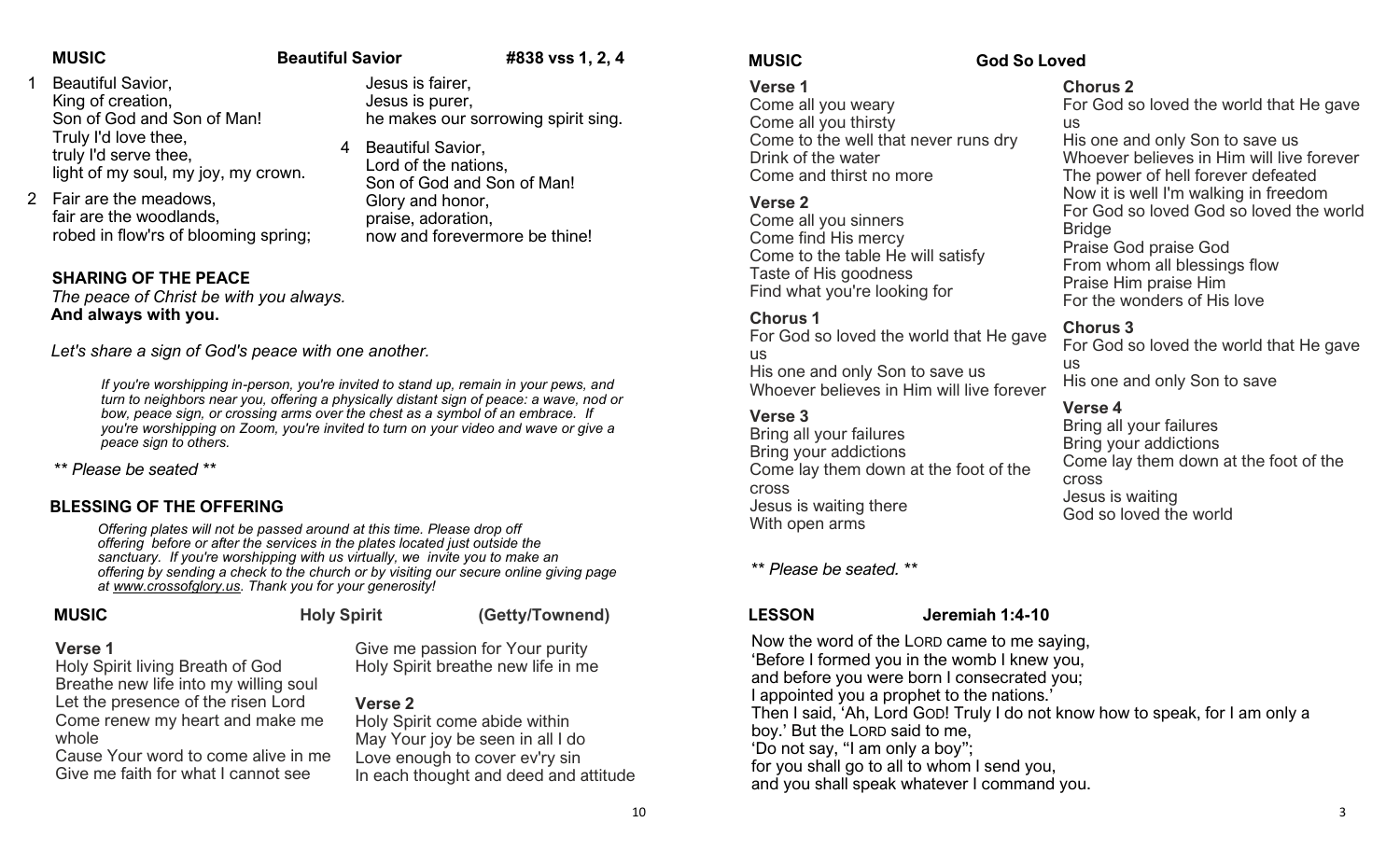Do not be afraid of them, for I am with you to deliver you, says the LORD.' Then the LORD put out his hand and touched my mouth; and the LORD said to me, 'Now I have put my words in your mouth. See, today I appoint you over nations and over kingdoms, to pluck up and to pull down, to destroy and to overthrow,

### **MUSIC** Canticle of the Turning #723 vss 1, 3, 4

- My soul cries out with a joyful shout that the God of my heart is great, and my spirit sings of the wondrous things
- that you bring to the ones who wait. You fixed your sight on your servant's plight,
- and my weakness you did not spurn, so from east to west shall my name be blest.
- Could the world be about to turn?

### *Refrain*

- My heart shall sing of the day you bring.
- Let the fires of your justice burn. Wipe away all tears, for the dawn draws near,
- and the world is about to turn.
- 3 From the halls of pow'r to the fortress tow'r, not a stone will be left on stone. Let the king beware for your justice tears

more, for the food they can never earn; there are tables spread, ev'ry mouth be fed, for the world is about to turn. *Refrain* 4 Though the nations rage from age to age, we remember who holds us fast:

ev'ry tyrant from his throne. The hungry poor shall weep no

- God's mercy must deliver us from the conqueror's crushing grasp. This saving word that our forebears heard is the promise which holds us
- bound,
- till the spear and rod can be crushed by God,
- who is turning the world around. *Refrain*

### **Bridge**

You have no rival You have no equal Now and forever God You reign Yours is the kingdom Yours is the glory Yours is the Name above all names

**Chorus 3** What a powerful Name it is What a powerful Name it is

*\*\* Please stand as you are able \*\**

### **CONFESSION OF FAITH**

**I believe in God, the Father almighty, creator of heaven and earth. I believe in Jesus Christ, God's only Son, our Lord, who was conceived by the Holy Spirit, born of the virgin Mary, suffered under Pontius Pilate, was crucified, died, and was buried; he descended to the dead. On the third day he rose again; he ascended into heaven, he is seated at the right hand of the Father, and he will come to judge the living and the dead. I believe in the Holy Spirit, the holy catholic church,** 

**the communion of saints, the forgiveness of sins, the resurrection of the body, and the life everlasting. Amen** The Name of Jesus Christ my King What a powerful Name it is Nothing can stand against What a powerful Name it is The Name of Jesus

### **Ending**

What a powerful Name it is The Name of Jesus What a powerful Name it is The Name of Jesus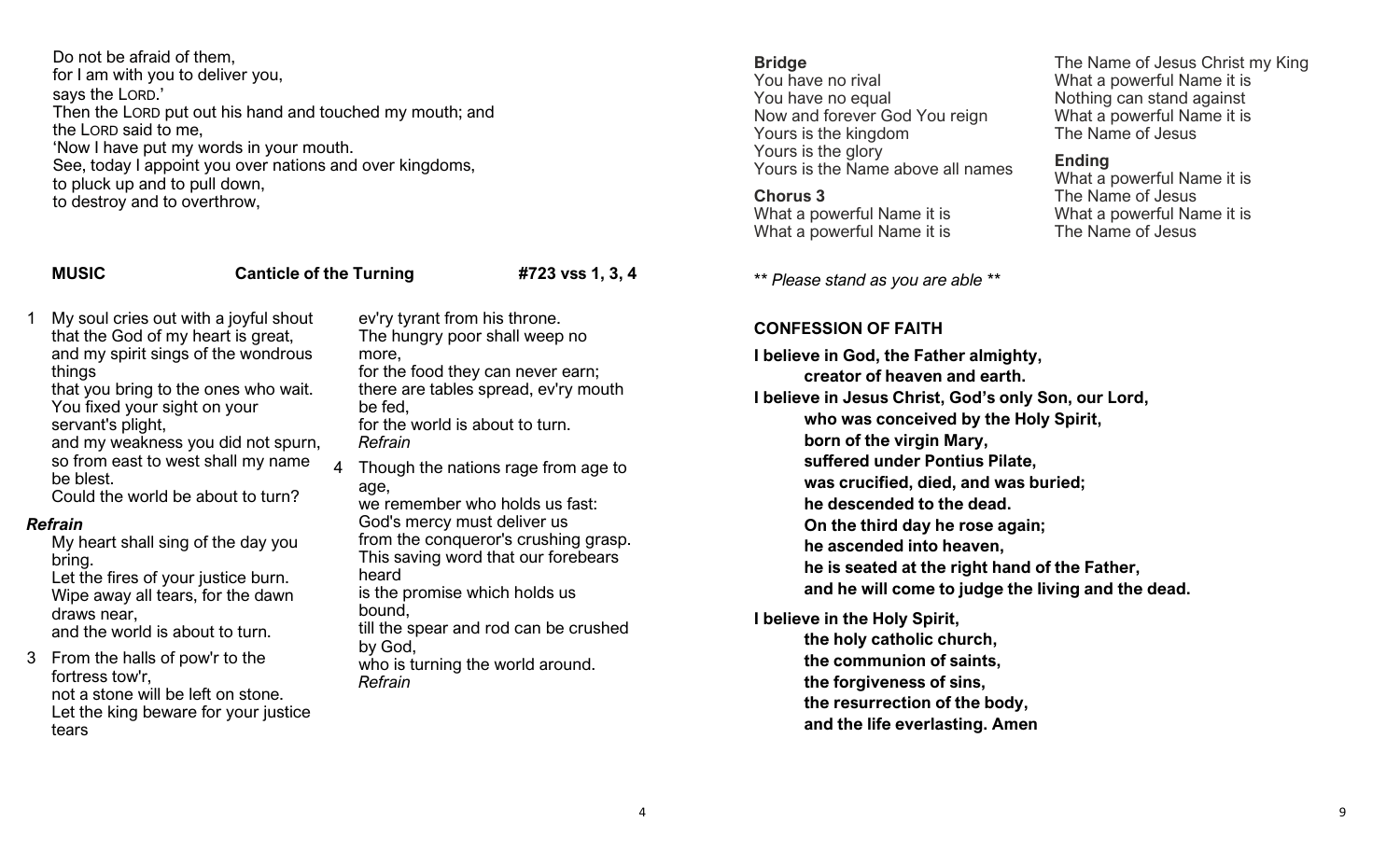### **LESSON Luke 4:21-30**

Then he began to say to them, 'Today this scripture has been fulfilled in your hearing.' All spoke well of him and were amazed at the gracious words that came from his mouth. They said, 'Is not this Joseph's son?' He said to them, 'Doubtless you will quote to me this proverb, "Doctor, cure yourself!" And you will say, "Do here also in your home town the things that we have heard you did at Capernaum." ' And he said, 'Truly I tell you, no prophet is accepted in the prophet's home town. But the truth is, there were many widows in Israel in the time of Elijah, when the heaven was shut up for three years and six months, and there was a severe famine over all the land; yet Elijah was sent to none of them except to a widow at Zarephath in Sidon. There were also many lepers in Israel in the time of the prophet Elisha, and none of them was cleansed except Naaman the Syrian.' When they heard this, all in the synagogue were filled with rage. They got up, drove him out of the town, and led him to the brow of the hill on which their town was built, so that they might hurl him off the cliff. But he passed through the midst of them and went on his way.

### **MUSIC What a Beautiful Name**

### **Verse 1**

You were the Word at the beginning One with God the Lord Most High Your hidden glory in creation Now revealed in You our Christ

### **Chorus 1**

What a beautiful Name it is What a beautiful Name it is The Name of Jesus Christ my King What a beautiful Name it is Nothing compares to this What a beautiful Name it is The Name of Jesus

### **Verse 2**

You didn't want heaven without us So Jesus You brought heaven down My sin was great Your love was greater What could separate us now

### **Chorus 2**

What a wonderful Name it is What a wonderful Name it is The Name of Jesus Christ my King What a wonderful Name it is Nothing compares to this What a wonderful Name it is The Name of Jesus What a wonderful Name it is The Name of Jesus

### **Bridge**

Death could not hold You The veil tore before You You silence the boast of sin and grave The heavens are roaring The praise of Your glory For You are raised to life again

**LESSON Psalm 71:1-6** 

In you, O LORD, I take refuge; let me never be put to shame. In your righteousness deliver me and rescue me; incline your ear to me and save me. Be to me a rock of refuge, a strong fortress, to save me, for you are my rock and my fortress. Rescue me, O my God, from the hand of the wicked, from the grasp of the unjust and cruel. For you, O Lord, are my hope, my trust, O LORD, from my youth. Upon you I have leaned from my birth; it was you who took me from my mother's womb. My praise is continually of you.

How great the chasm that lay between

In desperation I turned to heaven And spoke Your name into the night Then through the darkness Your loving-

Jesus Christ my living hope

What heart could fathom such

Jesus Christ my living hope

Tore through the shadows of my soul The work is finished the end is written

Who could imagine so great a mercy

The God of ages stepped down from

To wear my sin and bear my shame The cross has spoken I am forgiven The King of kings calls me His own Beautiful Savior I'm Yours forever

## **Verse 1**

kindness

**Verse 2**

glory

boundless grace

us

### **MUSIC Living Hope**

### **Chorus**

How high the mountain I could not climb Hallelujah death has lost its grip on me Hallelujah praise the One who set me free You have broken every chain There's salvation in Your name Jesus Christ my living hope

### **Verse 3**

Then came the morning that sealed the promise Your buried body began to breathe Out of the silence the Roaring Lion Declared the grave has no claim on me (REPEAT) Jesus Yours is the victory whoa

### **Ending**

Jesus Christ my living hope Oh God You are my living hope

8